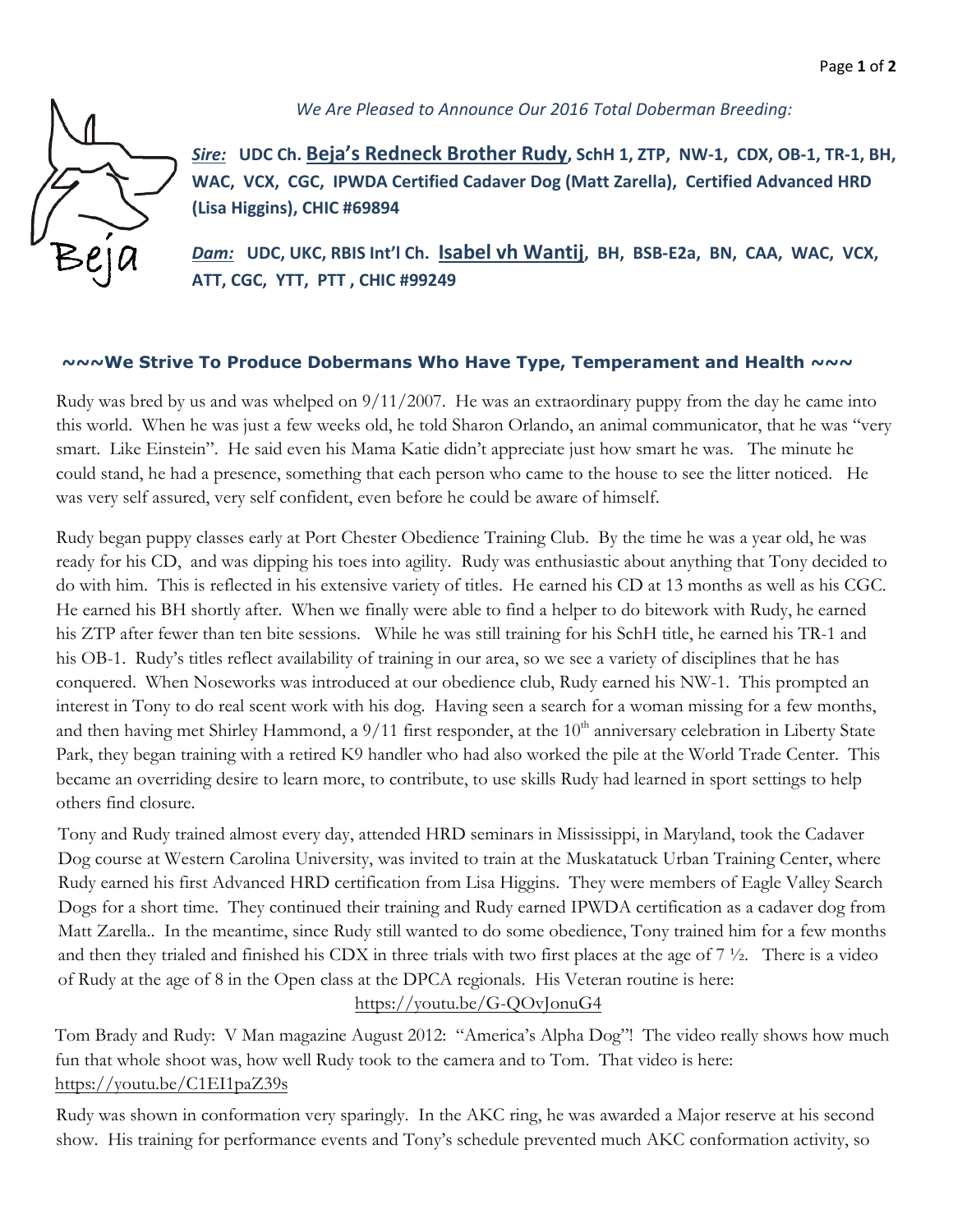Rudy's conformation success was in UDC, where he finished his UDC Championship with back to back Winners' Dog at the Northeast Regionals.

Isabel was whelped on May 18, 2012, a few days after Rudy met Tom Brady. We imported her from the Netherlands in late July 2012. We chose her breeder, Jaap Gelder, because of his commitment to Doberman temperament, stability, health and type over many generations – many decades – of breeding. Isabel is everything she was bred to be: stable, fun loving, intelligent, with a real desire to please, yet with enough strength and independence to do well when we are able to work with a bite helper. Isabel turns heads wherever she goes. Isabel also possesses a self assurance that screams "look at me" while always aware of my desires whether we are doing obedience or the very occasional times that we participate in conformation events.

Isabel is currently working primarily in AKC obedience. She earned her BH at Schnauzerfest in 2014, which completed her own requirements for her UDC Championship. On the way to her UDC Ch, Isabel has been awarded Best Youth at Tri State Doberman Club and back to back Winners' Bitch at the UDC Northeast Regional specialty. She had much earlier finished her UKC Ch and her International Championship. This she completed with a Reserve Best in Show. Isabel is titled in Beginner Novice and has her Coursing Ability Advanced title. She earned the first leg of her CD at the DPCA Regionals in 2015 as well as a second place in BN with a 198 1/2. She, as Rudy (as do all our dogs) have the VCX from the UDC. Isabel will return to the AKC obedience ring after her maternity leave. She is working on exercises all the way to Utility. Isabel has always been V rated in conformation, and Dr. May Jacobson awarded Isabel's UDC Breed Survey in August of 2015 with the highest conformation and temperament rating given to a breed survey participant without grips. *(we have not consistently been able to train in protection in the past year or so)*

Both Rudy and Isabel are very flashy in obedience, with an extremely happy and attentive attitude.

We hope this litter will result in puppies that take after both their parents, with the incredible willing, stable, intelligent and biddable temperament of these two Dobermans and the breed type and proud appearance of a correct and balanced Doberman Pinscher. There is depth in ancestry behind this litter- each generation of which has accomplished as much as, or more than these two. A look at the pedigree shows consistent emphasis on performance, temperament and conformation, with breed surveys, ZTPs and Korung as well as IPO and Schutzhund titles and various conformation Championships.

We breed very seldom. We breed with emphasis on all three essential elements of a great Doberman Pinscher: Temperament, Type and Health. We test and title or certify in all three. We are very hands on with our dogs; we know what we want to see, what we want to live with, what we want to train. We endeavor to produce the kind of dog who will want to work during a lifetime, who is willing to relax at home, who is stable enough at maturity to recognize a threat if necessary and assume at minimum a protective stance even when not trained to do so. We breed when we are ready to keep a puppy, and we breed to produce a puppy for our own requirements. We are very fussy.

## **~ Temperament is as essential to Doberman Breed Type as is a head or [a silhouette ~](http://www.smokeyjoe.net/)**

**Anthony and Marylyn DeGregorio Hartsdale, NY www.smokeyjoe.net 914-420-7969 marylyn@smokeyjoe.net**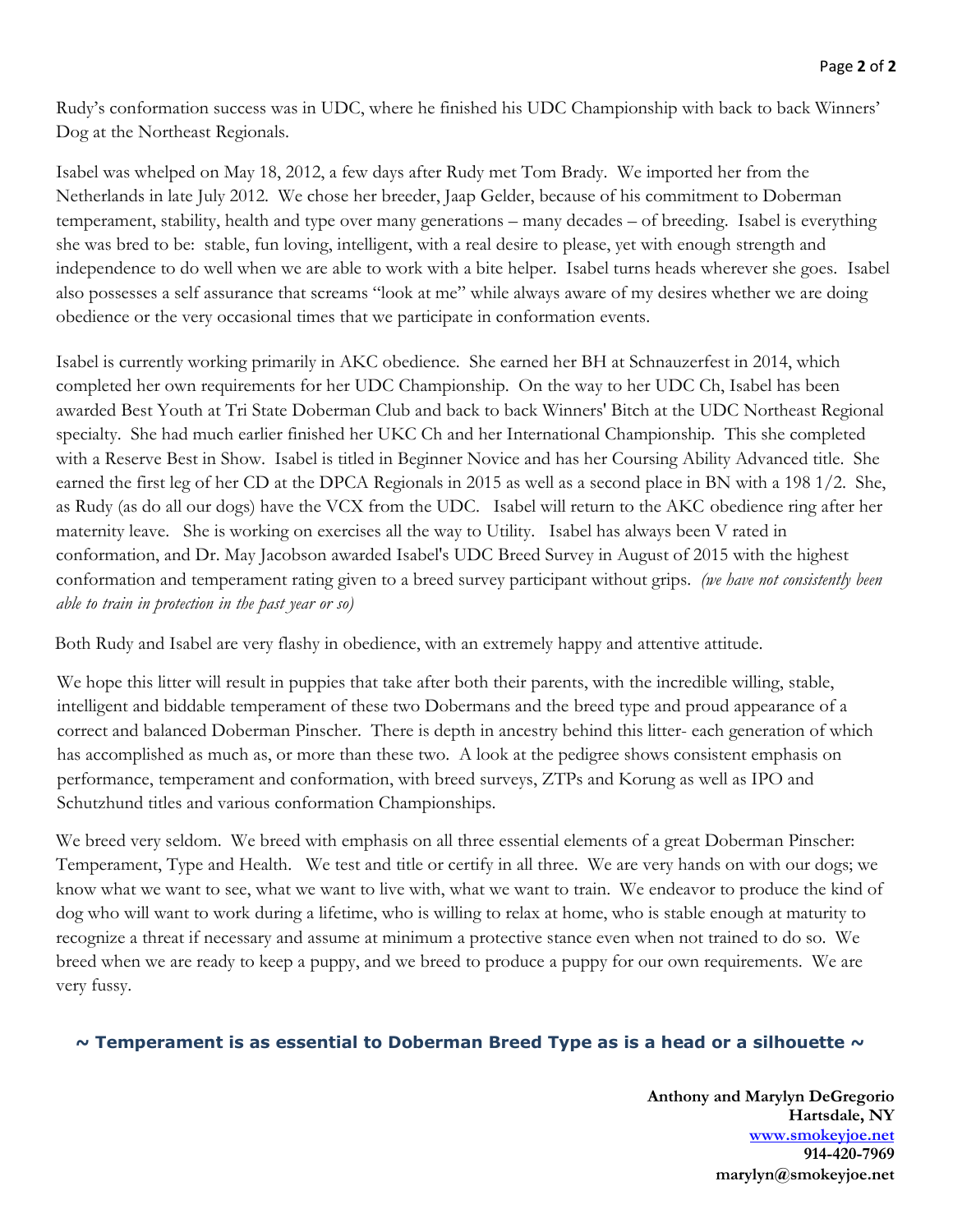

## *Beja Dobermans*

*Pedigree Of*

## **RUDY X ISABEL 2016 LITTER**

*Breeders: Anthony and Marylyn DeGregorioHartsdale, NY 914-420-7969 www.smokeyjoe.netmarylyn@smokeyjoe.net*

| BEJU<br>WLD.CH. DV SIEGER GINO GOMEZ DEL CITONE, ZTP, SC<br>INT.CH. ARIELLE D'AMOUR DEL CITONE, SCH I<br>Black Type 3<br>Red Type 7<br>AM.UDC.CH. BELL'LAVOROS AUGUSTUS, WD3, FH,<br>AM.CH. CARA'S SKEETER, BH, SCH I, ROM<br>SCH3. ADA Sieger, ZTP, Black WR 072943/05 OFA<br>11801G34M<br>Red Type 7 WP 669275/01<br>UDC.CH. BEJA'S REDNECK BROTHER RUDY,<br>CARA'S MATIK GIFT FOR GAB, CDX, TDI, SCH III, WAC<br>RUBINA V BRANDENBURG, CD<br>Sch1, ZTP, CDX, OB1, TR1, WAC, NW1, IPWDA<br>Black WP 929429/01 OFA 9955G29F-PI<br>Cert HRD, CHIC, WS 236255/01 OFA<br>Black<br>13520G27M-VPI<br><b>BLACK BRYAN VOM FRANKENHORST</b><br>INT.CH. APOLON ATARI LEE, ZVV1<br><b>ANNIE GONG, CS</b><br>OFA 9080E26M-T<br><b>Black</b> |
|-----------------------------------------------------------------------------------------------------------------------------------------------------------------------------------------------------------------------------------------------------------------------------------------------------------------------------------------------------------------------------------------------------------------------------------------------------------------------------------------------------------------------------------------------------------------------------------------------------------------------------------------------------------------------------------------------------------------------------------|
|                                                                                                                                                                                                                                                                                                                                                                                                                                                                                                                                                                                                                                                                                                                                   |
|                                                                                                                                                                                                                                                                                                                                                                                                                                                                                                                                                                                                                                                                                                                                   |
|                                                                                                                                                                                                                                                                                                                                                                                                                                                                                                                                                                                                                                                                                                                                   |
|                                                                                                                                                                                                                                                                                                                                                                                                                                                                                                                                                                                                                                                                                                                                   |
|                                                                                                                                                                                                                                                                                                                                                                                                                                                                                                                                                                                                                                                                                                                                   |
|                                                                                                                                                                                                                                                                                                                                                                                                                                                                                                                                                                                                                                                                                                                                   |
|                                                                                                                                                                                                                                                                                                                                                                                                                                                                                                                                                                                                                                                                                                                                   |
| CARA'S KATARINA, SchA, STT, BH<br>CLEMENS V FALLTOR, CD, FH, SCH III, K1.1<br>Black WP 960554/01 OFA 10229G26F-PI                                                                                                                                                                                                                                                                                                                                                                                                                                                                                                                                                                                                                 |
| Black Type 1<br>OFA 5671G<br><b>CARA'S CLEMENTINE, CD</b>                                                                                                                                                                                                                                                                                                                                                                                                                                                                                                                                                                                                                                                                         |
| AM.CH. CARA'S CYBIL, CD, ROM<br>Black WP 622178/01 OFA 7919G29F                                                                                                                                                                                                                                                                                                                                                                                                                                                                                                                                                                                                                                                                   |
| <b>RUDY X ISABEL 2016 LITTER</b>                                                                                                                                                                                                                                                                                                                                                                                                                                                                                                                                                                                                                                                                                                  |
| IDC Sieger.CH. FEDOR DEL NASI, SCH I                                                                                                                                                                                                                                                                                                                                                                                                                                                                                                                                                                                                                                                                                              |
| Red Type 7<br>PRINZ PARIS VON JAHRESTAL, ztp                                                                                                                                                                                                                                                                                                                                                                                                                                                                                                                                                                                                                                                                                      |
| <b>WICKY BETELGES</b>                                                                                                                                                                                                                                                                                                                                                                                                                                                                                                                                                                                                                                                                                                             |
| Fr,Sp, AIAD.CH. MITTO DEL NASI, SCH III, angekort 1BP<br>INT, YU.CH. BARON NIKE RENEWAL, IPO I, SCH I<br>Red Type 7                                                                                                                                                                                                                                                                                                                                                                                                                                                                                                                                                                                                               |
| Fawn Type 9<br>WALLIS NIKI OF TANDERBERG, SCH I, ipo1                                                                                                                                                                                                                                                                                                                                                                                                                                                                                                                                                                                                                                                                             |
| UDC, UKC, INTL.CH. ISABEL V. H. WANTIJ, BH,<br><b>BEA KASANDRA SAWAGES</b><br>BN, CAA, CGC, WAC, CHIC Red Type 7                                                                                                                                                                                                                                                                                                                                                                                                                                                                                                                                                                                                                  |
| WS42042001 OFA 15225G24<br>EURO, NET.CH. NET JIVAGO VH WANTIJ, AD, ZTP, SCH III,<br>IPO III<br><b>Black</b>                                                                                                                                                                                                                                                                                                                                                                                                                                                                                                                                                                                                                       |
| INT/RUS/BLR/.CH. LIT/GEO/ROM PIMM'S NUMBER ONE IZ<br>INT/RUS GR/.CH. UKR/LIT/MOL MIRAKEL VD RAUBERHOHLE<br><b>Black</b>                                                                                                                                                                                                                                                                                                                                                                                                                                                                                                                                                                                                           |
| Red                                                                                                                                                                                                                                                                                                                                                                                                                                                                                                                                                                                                                                                                                                                               |
| SW.CH. ERIA PRO FIORETURE, SCH I, ZTP<br>RUS/UKR/BLR.CH. TSAREVICH IZ SLAVNOI STAI, SCH I<br>Black Type 4                                                                                                                                                                                                                                                                                                                                                                                                                                                                                                                                                                                                                         |
| Red<br>RUS/POL/UKR/.CH. BLR/IDC ERIA PRO KIMBERLY CRISTA                                                                                                                                                                                                                                                                                                                                                                                                                                                                                                                                                                                                                                                                          |
| RUS.CH. ERIA PRO ARIOSO BOGEMA<br>Red                                                                                                                                                                                                                                                                                                                                                                                                                                                                                                                                                                                                                                                                                             |